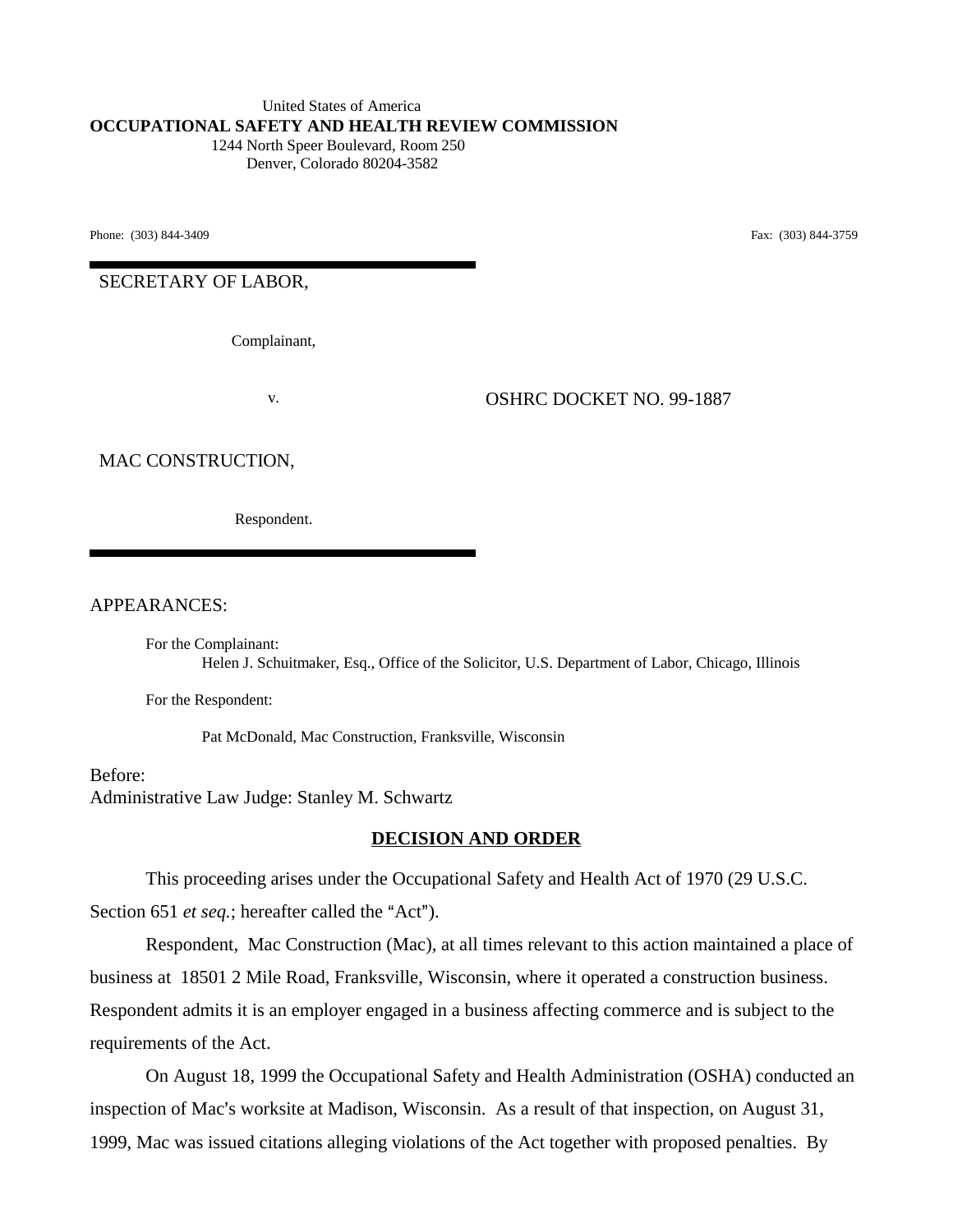filing a timely notice of contest, Mac brought this proceeding before the Occupational Safety and Health Review Commission (Commission).

On January 19, 2000, an E-Z trial hearing was to be held in Milwaukee, Wisconsin. Prior to the start of the hearing, however, a pre-trial conference was held, during which the merits of the Secretary's case was discussed. Mac Construction's owner, Pat McDonald, also provided information about the merits of the case and his company's operations.. Following that conference, the parties reached a settlement on the citation and proposed penalties. That agreement was entered into the record, as set forth below.

**Citation 1, item 1(a)** alleges: SERIOUS

29 CFR 1926.20(b)(2): Accident prevention programs did not provide for frequent and regular inspections of job sites, materials and equipment to be made by competent persons:

a) No accident prevention program was in place to inspect the job site and correct problems that expose employees to hazards.

Proposed Penalty: \$450.00

**Citation 1, item 1(b)** alleges: **SERIOUS** 

29 CFR 1926.21(b)(2): The employer did not instruct each employee in the recognition and avoidance of unsafe condition(s) and the regulation(s) applicable to his work environment to control or eliminate any hazard(s) or other exposure to illness or injury:

a) Employees performing steel erection activities were not trained on the basic requirements of safety including fall protection.

**Citation 1, item 2** alleges: **SERIOUS** 

29 CFR 1926.105(a): Safety nets were not provided when workplaces were more than 25 feet above the ground or water surface, or other surface(s) where the use of ladders, scaffolds, catch platforms, temporary floors, safety lines, or safety belts was impractical:

a) Employees were walking the steel framework of the building at heights over 25 feet without the use of any fall protection.

Proposed Penalty: \$1,500.00

**Citation 1, item 3** alleges: